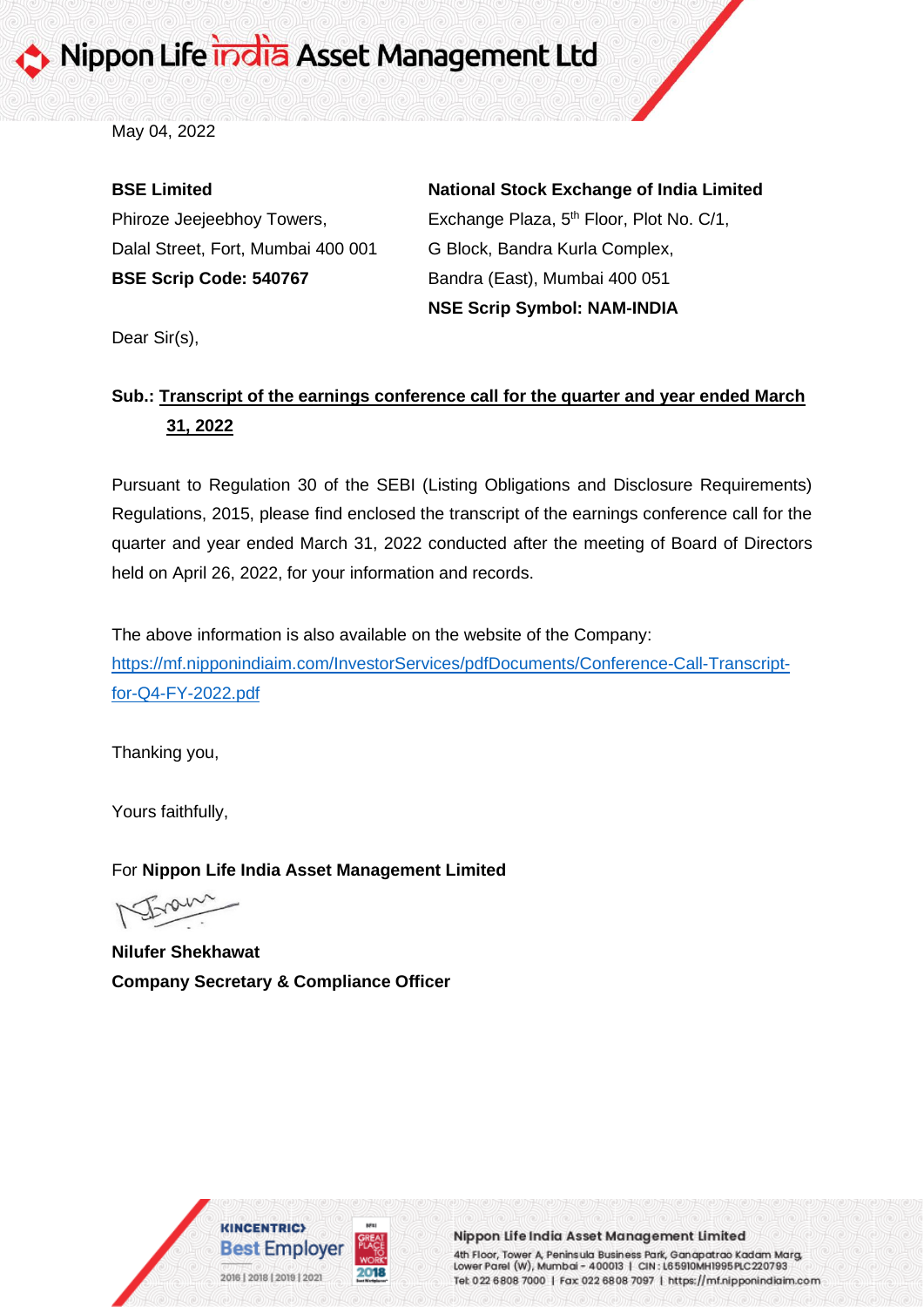# **Nippon Life India Asset Management Limited Q4 FY22 Earnings Conference Call**

## **April 26, 2022**



| <b>Moderator:</b>  | <b>Mr. Sameer Bhise - JM Financial</b>             |
|--------------------|----------------------------------------------------|
| <b>Management:</b> | Mr. Sundeep Sikka - ED & Chief Executive Officer   |
|                    | Mr. Prateek Jain - Chief Financial Officer         |
|                    | Mr. Saugata Chatterjee - Co-Chief Business Officer |
|                    | Mr. Aashwin Dugal - Co-Chief Business Officer      |
|                    | Mr. Arpanarghya Saha - Chief Digital Officer       |
|                    | Mr. Hiroshi Fujikake - Nominee, Nippon Life        |
|                    | <b>Insurance</b>                                   |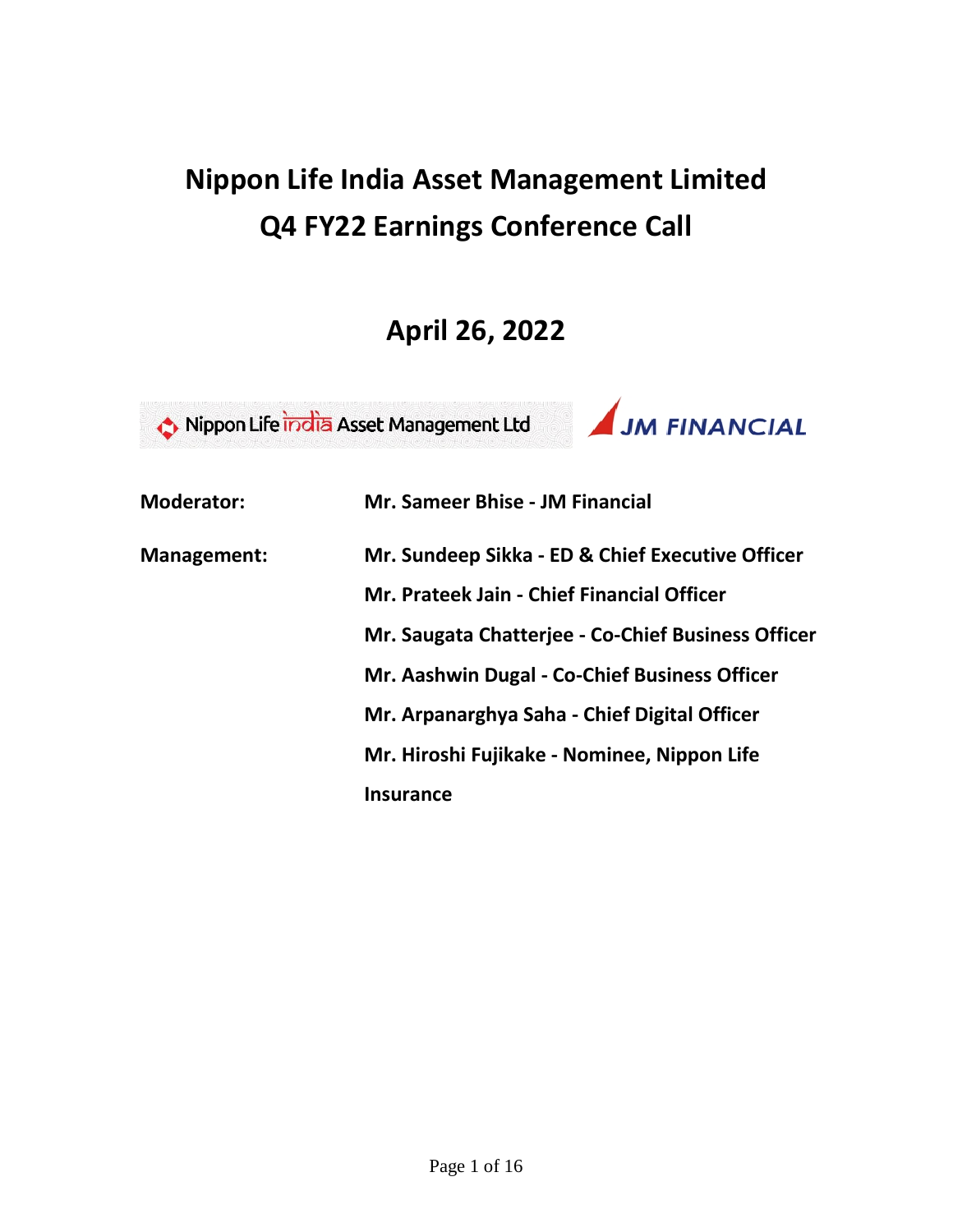- **Moderator:** Ladies and gentlemen, good day and welcome to Nippon Life India Asset Management Limited Q4 FY2022 Earnings Conference Call hosted by JM Financial. As a reminder, all participant lines will be in the listen-only mode and there will be an opportunity for you to ask questions after the presentation concludes. Should you need assistance during the conference call, please signal an operator by pressing '\*' then '0' on your touchtone phone. Please note that this conference is being recorded. I now hand the conference over to Mr. Sameer Bhise from JM Financial. Thank you and over to you Sir!
- **Sameer Bhise**: Thank you Neerav. Good evening everyone and welcome to the 4Q FY2022 earnings conference call of Nippon Life India Asset Management. From the management team of Nippon Life India Asset Management, we have Mr. Sundeep Sikka, Executive Director & CEO, Mr. Prateek Jain, Chief Financial Officer, Mr. Aashwin Dugal, Co-Chief Business Officer, Mr. Saugata Chatterjee, Co Chief Business Officer, Mr. Arpanarghya Saha, Chief Digital Officer and Mr. Hiroshi Fujikake, Nominee from Nippon Life Insurance. I would now like to hand over the floor now to Mr. Sikka for his opening comments post which we can open the floor for Q&A. Over to you Sir! Thank you.
- **Sundeep Sikka:** Thanks Sameer. Good evening everyone and welcome to our FY2022 earnings conference call. We have with us our CFO, Prateek Jain, Co Chief Business Officer, Saugata Chatterjee and Aashwin Dugal, Chief Digital Officer, Arpanarghya Saha, Head of Elite Partner Group, Nitin Gupta and Fujikake-san, Nominee of Nippon Life Insurance from Japan**.**

Overall industry assets remain stable in Q4 driven by rise in passive and equity segments offset by decline in fixed income assets. The industry continued to see steady interest by retail and HNI investors. The industry's unique investor count grew by 10% to 34 million in Q4. The strong growth in investor base and overall assets indicate confidence by long-term investors in mutual funds. We expect the industry to maintain its growth momentum in future also. At Nippon India Mutual Fund, our priority is to be future ready and capture the long-term opportunity. As stated earlier, we are confident of regaining our market positioning as well as recreating or reinventing by continuously innovating and disrupting ourselves. Towards these goals, I am happy to share with you the key performance highlights for this fiscal. NAM India recorded its highest ever profit of Rs. 7.4 billion in FY2022. Our overall mutual fund market share rose by 26 basis points to 7.38%. AUM increased by 24% to Rs. 2,833 billion. Along with the steady increase in AUM market share, Nippon India Mutual Fund added more than 7 million investors and has now the largest investor base in the industry. We increased our share of unique investor folios to 36% with a base of 12 million investors. The growth was driven by superior fund performance, comprehensive product portfolio, strong governance framework, robust presence in the passive segment and granular distribution network. In line with our 'Investor First' philosophy, we keep expanding our product suite to cater to the investors'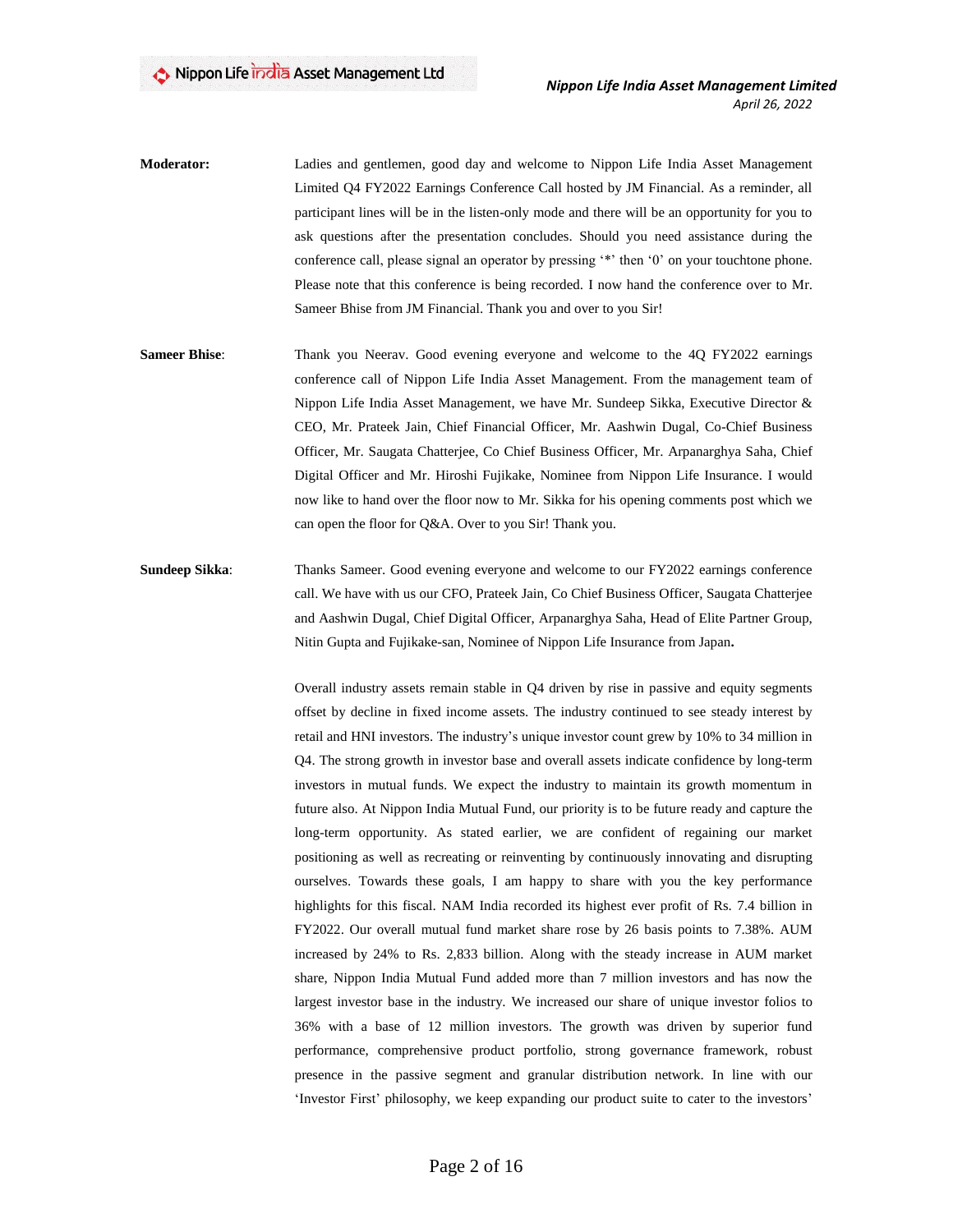varied and diverse needs. In FY2022, we launched several innovative and industry-first products. Across seven NFOs, Nippon India Mutual Fund garnered assets over Rs. 40 billion from 275,000 investors. Other such unique offerings in the pipeline include S&P EV index fund, the innovation fund and the Artificial Intelligence Fund of Fund. In total, 11 schemes have been filed for regulatory approvals. These products will give investors more value accretive avenues to diversify risk and generate sustainable returns. Here, I would like to reiterate that even in the future, we will focus on strong asset growth but never at the expense of profitability. With a key retail focus, we have one of the largest retail AUMs in the industry at Rs. 764 billion. The contribution of retail AUM to total AUM is amongst the highest in the industry at 28% compared to industry, which is 23%. We are amongst the leaders in beyond-30 city category. The category contributed an AUM of Rs. 478 billion. 17.2% of the total assets were sourced from these locations against an industry average of 16.6%. As on March 31, 2022, 70% of the individual assets have a vintage of more than 12 months. The annualised systematic transaction book is at Rs. 88 billion. On a gross basis, systematic folios rose by 1.6 million in FY2022. Our systematic AUM rose by 30% to Rs. 514 billion. 48% of our SIP AUM has continued for over five years vis-à-vis 21% for the industry. Also, in volatile markets, folio with lower ticket size had demonstrated longer vintage and better stickiness. 12% of our SIP folios have continued for more than five years against the industry average of 8%. Today, Nippon India Mutual Fund offers an industrybest suite of products in the passive category. With the strong growth in industry's passive assets, our ETF ecosystem is already in place and far ahead of its peers in terms of investor base and mind share. In this segment, we manage an AUM of Rs. 558 billion and have a market share of 14%. Excluding the EPFO allocation that goes to two specific mutual funds, we would be the largest ETF player in the country. The gold ETF is the biggest in this category with Rs. 66 billion in assets. Nippon India Mutual Fund's share in industry ETF folios rose to 58%. In this fiscal, we added 6 million investors and accounted for nearly 70% of the total ETF folio additions in the industry. Nippon India had 68% share of ETF volumes on NSE and BSE. Our ETF average daily volume across key funds is higher than the rest of the industry. As a well-diversified asset management company, we have begun to grow our non-mutual fund business segments over the last few years. With the government mandates, we manage assets of Rs. 682 billion in non-mutual fund segments. The offshore business has assets of Rs. 114 billion under management and advisory. Leveraging Nippon Life's global network, we continue to ramp up our international presence. Multiple products, which are in approval stage with the regulator, are a step in that direction. In our AIF business, we manage CAT 2 and CAT 3 AIFs across various asset classes. As of March 2022, Nippon India AIF has raised commitments of Rs. 45 billion across all funds. Online and digital assets have become a strong source of investor acquisition and communication. Keeping our millennial investor in centre, we have a  $360^{\circ}$ integrated framework for acquiring, on-boarding and gauging and reengaging with such digital investors. Beneath this framework lies the science that has been created and improvised overtime with digital power houses like Google, Meta, Adobe suite of products.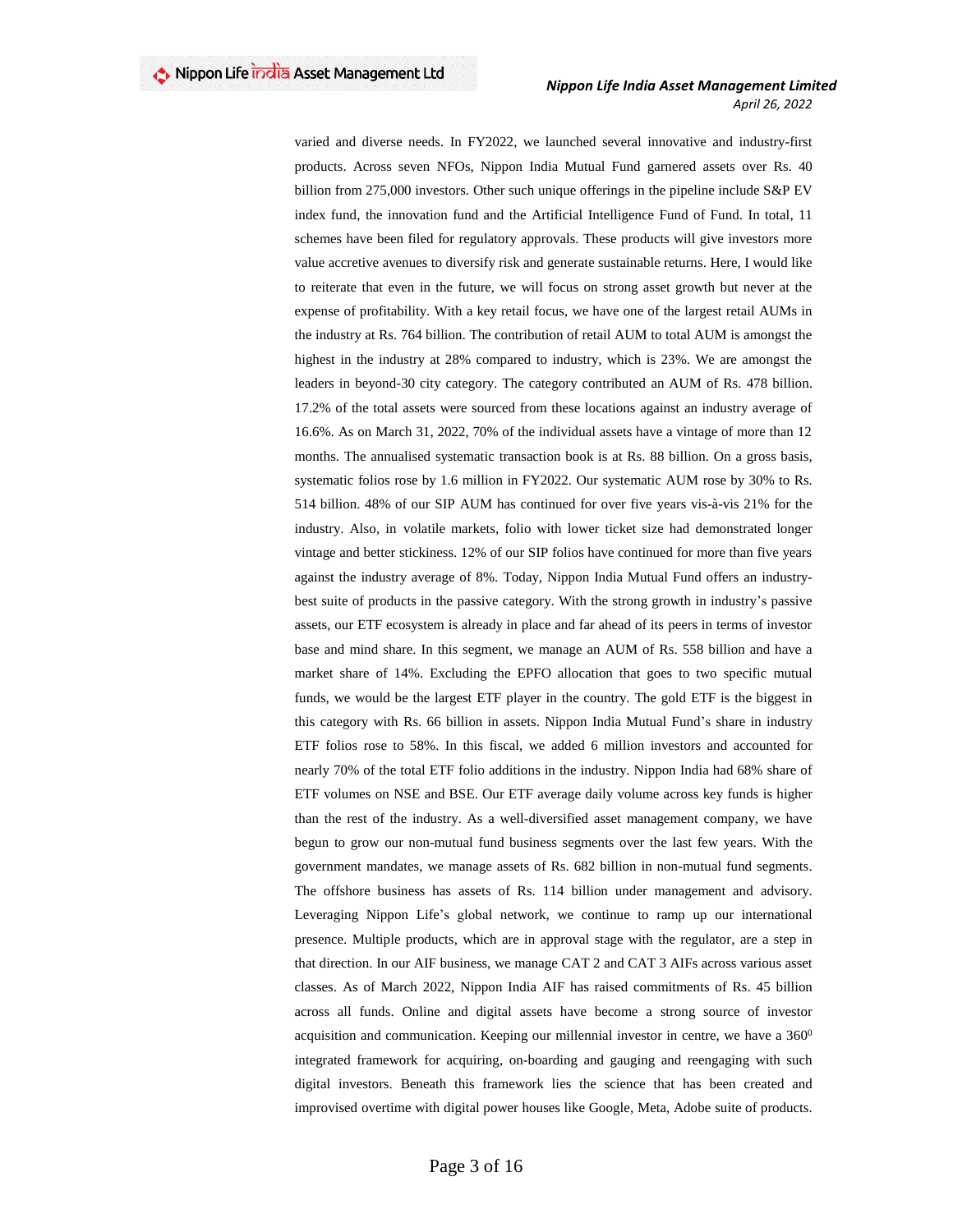The focus is towards creating a digital experience that is friendly, futuristic and frictionless for our partners and investors. In FY2022, digital platforms contributed 58% of our total new purchase transactions. Over 3 million purchases were executed through digital assets an increase of 63%. Nippon India Mutual Fund has a well diversified and a nimble distribution base. As on March 2022, we have over 84,300 distributors empanelled with us. The MFD base rose to approximately 84,100 - an addition of over 500 distributors during this quarter. Also, we have ongoing tie-ups with 20 prominent digital partners. Direct channel contributed 56% of the mutual fund AUM. Of the distributed assets, the share of MFDs was 59%. 81% of distributed asset are contributed by individual investors. Nippon India Mutual Fund has a wide presence through 270 locations across the country. We continue to review our existing branch operations and future expansion plans. In recent quarters, our marketing assets are increasingly focused more on digital channels, which are more cost effective as against offline advertising. Now on our financial performance. For the year ended March 31, 2022, the profit after tax was Rs. 7.4 billion - an increase of 9%. Operating profit increased by 46% to Rs. 7.6 billion. Operating profit, as a ratio of average assets under management, rose from 25 basis points in FY2021 to 28 basis points in FY2022. Our aim is to create sustainable value through growth across asset classes, and cost optimization initiatives resulting in an expanding and favorable operating leverage. We continue to focus on increasing the diversity in our revenue streams. Towards this endeavour, I am happy to state the revenue from non-mutual fund business rose by 19% in FY2022 and contributed 11% of the consolidated core revenue. We continue to grow organically through physical and online channels. Additionally, we remain open to evaluate investments in strategic opportunities that add value to the profitability or complement the existing businesses and, ultimately are in the interest of the minority shareholders. The board has approved the final dividend of Rs. 7.5 per share. This is in addition to the interim dividend of Rs. 3.5. With this, it is the highest dividend announced by the company with a total of Rs. 11 during the financial year. As a signatory to UN-PRI, the world's largest voluntary corporate sustainability initiative, NAM India aims to create and nurture a world class performance driven and socially responsible ecosystem. Integration of ESG aspects into strategy, operations and risk management will help us outride the dynamic markets and build long-term relationship with our stakeholders. We have introduced a formal ESG framework in FY2022. We intend to develop responsible investment strategies to build a resilient portfolio that will not only provide superior return to our investors but will also have a positive environmental and social impact. In line with the stewardship responsibility, we continue to monitor and engage with all our investee companies, in the best interest of unitholders. In FY2022, Nippon India Mutual Fund voted against more than 620 resolutions in our investee companies, in the interest of our unitholders. To sum up, I would like to reiterate that, at NAM India, investor centricity remains the key theme. We strive to deliver a complete product suite customized to the investor needs, superior fund performance, efficient client servicing based on the comprehensive digital ecosystem. We are confident to continue a trend of profitable growth in the coming quarters. Before concluding, I would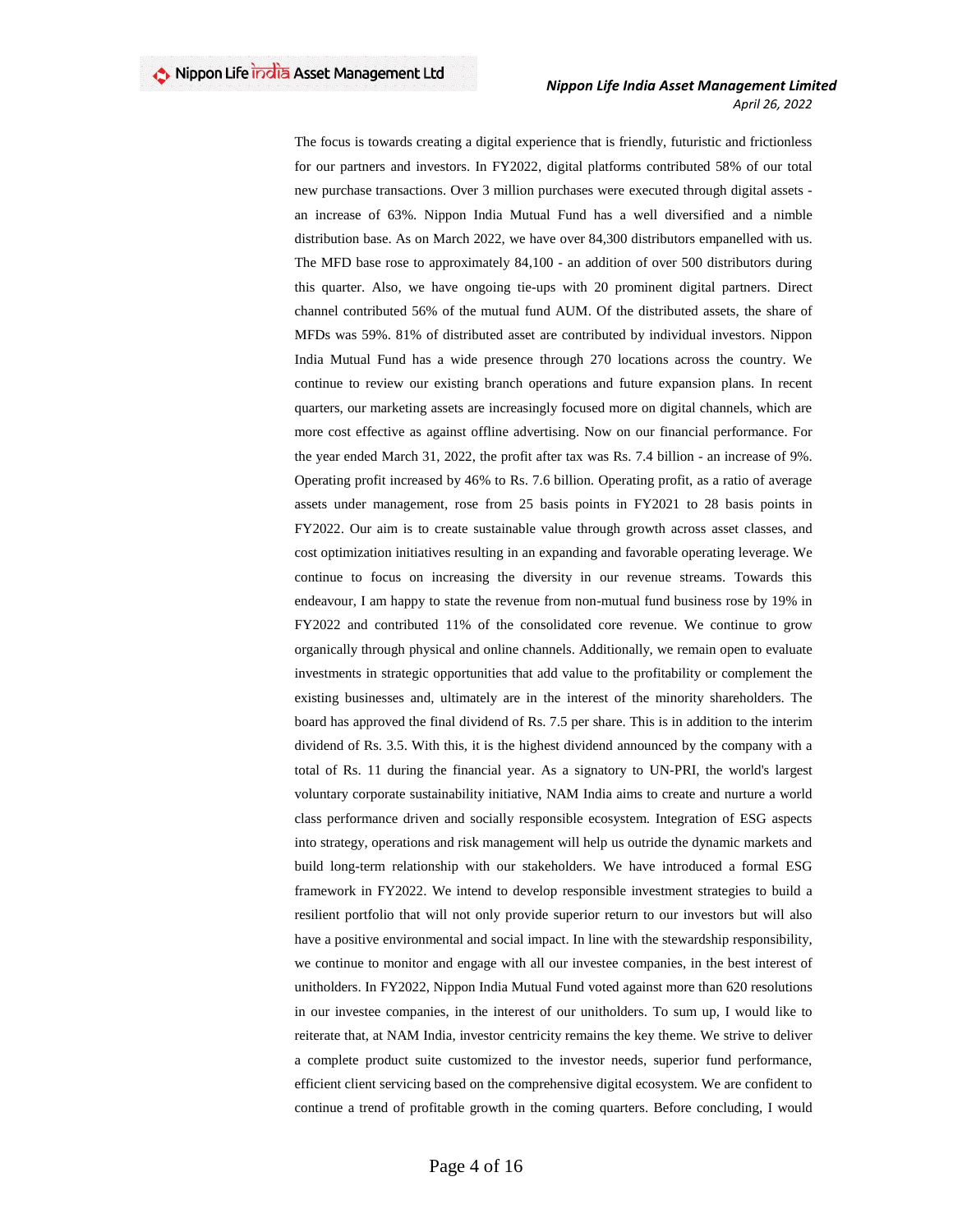also like to welcome our two new board members from Nippon Life - Kimura Sun and Yao Sun. Kimura Sun serves as Managing Executive Officer, Head of Global Business at Nippon Life. He has an extensive experience in asset management operations on a global scale. Yao Sun is the Regional CEO of Asia Pacific Nippon Life. He is an industry veteran with over 25 years of experience in insurance sector. We are sure with the induction of such esteemed individuals, we would strengthen our board and we will continuously gain from their valuable guidance, specifically in the areas of planning, risk management, awareness and synergies with Nippon Life Global operations. With these comments we are happy to take any questions. Thank you very much.

- **Moderator**: Thank you very much. We will now begin the question and answer session. Ladies and gentlemen, we will wait for a moment while the question queue assembles. The first question is from the line of Viraj from Securities Investment Management Private Limited. Please go ahead.
- **Viraj:** Thanks for the opportunity and congratulations for good set of numbers in such a challenging environment. I just have a couple of questions. The first is if you look at our B30 share as a share of our own AUM and if they compare it to the industry trend, the gap between us and the industry seems to be shrinking and that is the trend that is evolving and if I also look at a broader launch pipeline which you have shared in the presentation, most are in the passive space. So you have ETF or index fund and not much in active equity space per se. So just trying to kind of understand how we are kind of looking at increasing our market share especially in the active equity space where there has not been much success in terms of gaining share per se for us. So just trying to understand the broader perspective there and a related question to that is if you look at the yield. That seems to be further moderating and if I look at the last 15 days also, there is a very sharp fall in the yield. So would pricing be a major lever to drive the AUM growth? Just trying to understand the equation between or the interplay between pricing and market share especially in equity? Thank you.
- **Sundeep Sikka**: Viraj, I will take a part of some of the question and for balance, I will invite Prateek. Firstly, let me take your question on B30. We continue focusing on execution and the fact that we have added nearly 70 lakh new investors is a testimony towards that. While the gap that you talked is on the AUM, we continue building on retail and there may be a lag effect. With these new investors, you will see them topping up in times to come. Number two, your question on equity. Yes. Last two years, we had a little pressure on equity. As you would appreciate and, you can see, our equity performance has been improving and normally for equity performance, whenever there is one year improvement and three year keeps improving, I think the flow starts increasing. Just to put things in perspective, if I was to divide this entire financial year into four quarters, in the first quarter, because the equity redemptions were high, we had a negative number. But every quarter after that, the number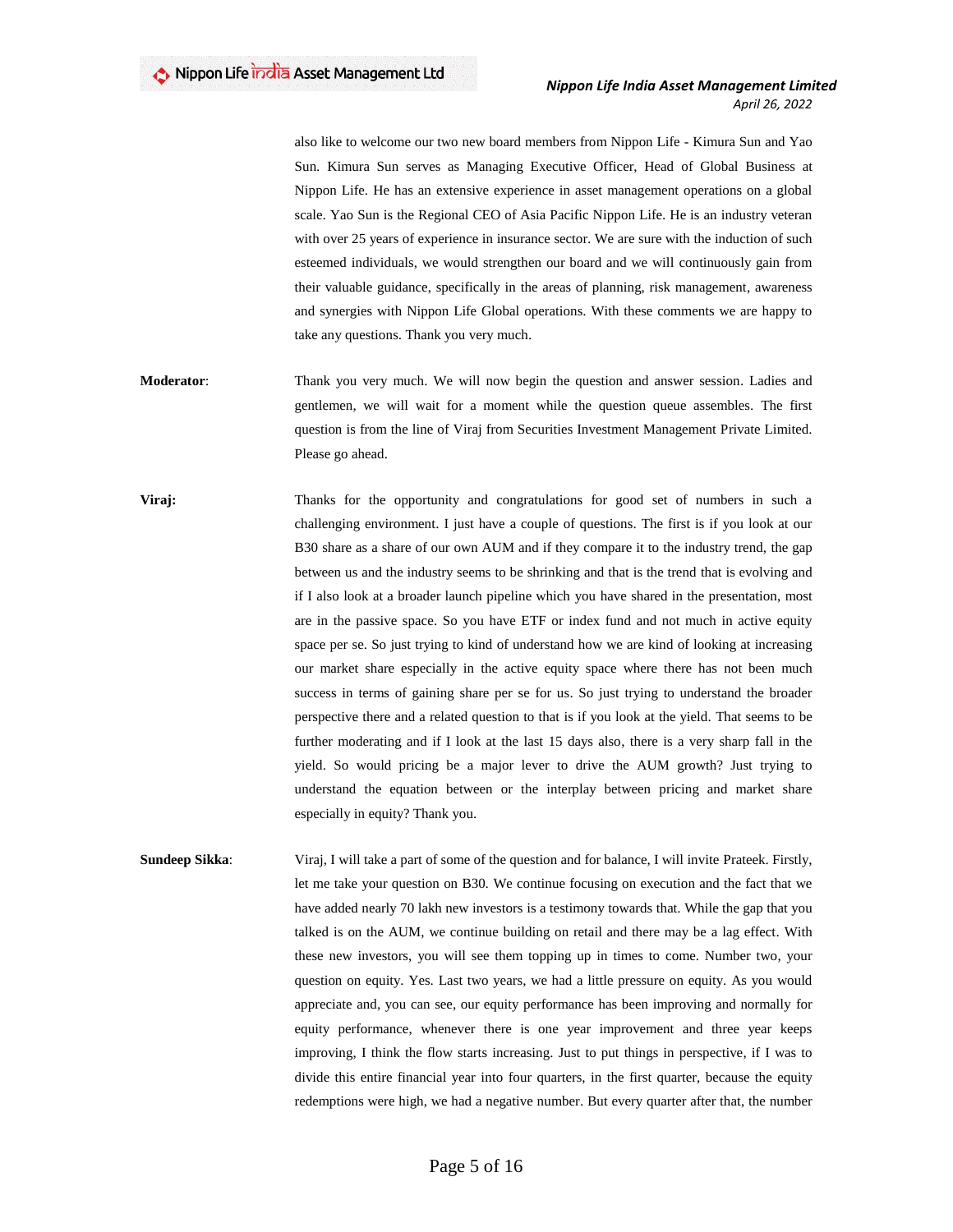kept improving and the net positive number for Q4 was in excess of Rs. 2,000 crore. So, the positive trend is already visible, and from our perspective, we will continue to keep focusing on execution. We believe that, like fixed income and overall market share has gone up, in equity also, the trends seem to be positive and the on-ground pulse that we get tells us that you will see, with the lag effect, in three to four quarters, the equity market share also moving up. As far as the new products are concerned, we have always believed to be more investor centric and trying to complete our product suite. I think that the approach is not to see whether it is active or passive. I think we continue to keep evaluating products which can add value to the investors and they may happen to be active or passive. So, we continue working on completing our product suite. As for the realization, Prateek, if you could just throw a little light on that.

**Prateek Jain:** Viraj, the change in the last week of March is more to do with the compliance part of it. I think we mentioned it last year as well. What happens is that we have to ensure that all the expenses pertaining to the scheme have to be accounted in the scheme and we cannot measure it to the last decimal. Therefore, what happens is, in certain schemes where expenses are reduced or where expenses have increased, we need to just give these notices and, therefore there is a small change. But then those are resurrected back in the first week of April itself, so those are just to make sure that we are fully compliant with the regulation that all expenses of the schemes are borne by scheme itself. Therefore, you will see there is some dip in the management fees, not the TER realization. So that is one thing. But if you look at the overall basis, our regular realization stands at about 49 basis points as against 52 basis points. Yes, of course, there has been pressure on the yields. Obviously, as I mentioned in my last call also, there are multiple reasons including the mix, the size of the funds, and the rates which competition is offering, etc., and also because the old AUM is getting replaced with the new AUM. So, there has been slight pressure on the yields. But, if you see on a PAT to AUM basis or rather on the operating income basis, we have made about 28 bps of realization as against 25 bps last year. This clearly demonstrates that despite a decline in the overall revenue to AUM yield, we have been able to improve our net yields and therefore operating yields are better as compared to last year.

**Viraj:** Just two follow-ups, one is on the B30 strategy. Sometime back, we had put physical expansion, center expansion on hold and our thinking was, we will kind of wait and focus more on digital. Is there now clarity in terms of what route we are taking in coming years regarding the B30 expansion? So anything further you can elaborate in that sense and the kind of investments will be needed to support that? That is one and, the second is, why I talked about the yield part is because the competitive intensity is still by and large the same and there are players who kind of are willing to operate at a much more lower profit spread in a bid to gain share? Relatively the performance has also been much better for them if I look at one, three, and five year basis, so just trying to understand what will be our pricing strategy, given that operating environment?

#### Page 6 of 16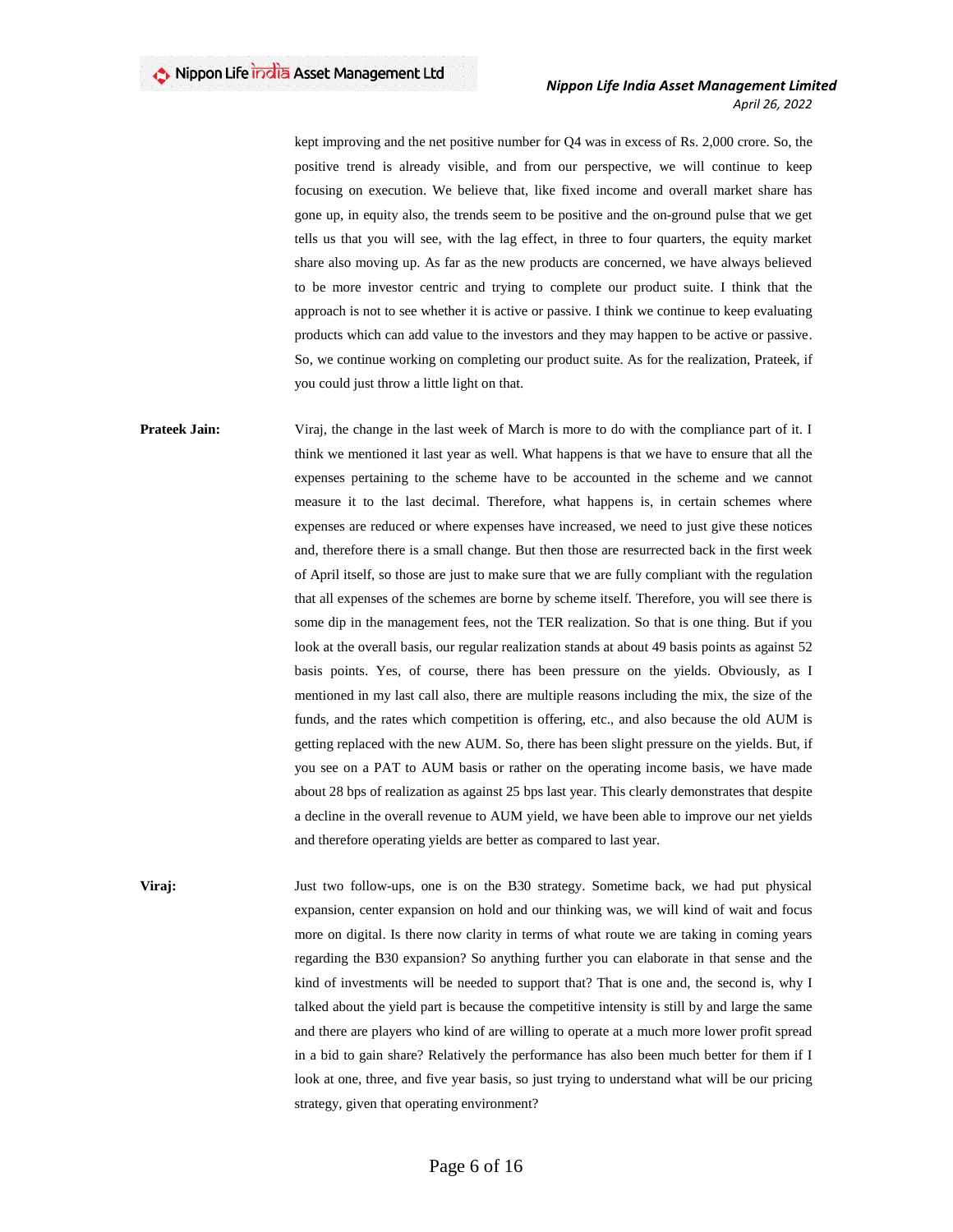**Sundeep Sikka**: Viraj, as I mentioned in my opening comments, I think our focus will be on profitable growth. We are very focused that we will not be doing any business at a loss. So we will not be swayed by even if competition is going to be charging less or paying more.

**Moderator:** Thank you. The next question is from the line of Mohit Surana from CLSA India Private Limited. Please go ahead.

- **Mohit Surana:** Congratulations on the results. The first question is in terms of dividend policy. This year you almost paid out 90% kind of a payout on dividend. So what will be the policy in terms of dividend payout going forward? Secondly in terms of revenues, our revenues are flat quarter-on-quarter whereas if you see the markets as well as AUM, there is hardly any growth. So I just wanted to know if there is any lumpy revenue that is included in this quarter?
- **Prateek Jain:** For the second part Mohit, last year also this question had come. This quarter has actually two days less as compared to the previous quarter, and the average AUM actually has fallen on the equity side because of the mark-to-market. So, obviously, since equity contributes for a large part of it, there is a flat growth. But effectively if you take the two-day more revenue, you would have seen some improvement in the revenue as well. So that is one answer for it. I will ask Sundeep to talk on the dividend policy piece here.
- **Sundeep Sikka:** Mohit, as we have demonstrated in the past, as per our dividend policy, we have been rewarding the shareholders with high dividend. This year, on a standalone basis, it is 96% actually, not 90%. 96% of the standalone profits have been given back as dividend. I think we will continue a similar policy of rewarding the shareholders with higher dividend. We, at this point of time, have adequate capital net worth to explore all M&A activities, which is a continuous part of our journey, and which we keep doing. So, I think as far as the profits are concerned, broadly 100% of the profits will be distributed as dividend going forward also.

**Mohit Surana:** Thanks a lot. Thank you.

**Moderator:** Thank you. The next question is from the line of Prayesh Jain from Motilal Oswal Financial Services Limited. Please go ahead.

**Prayesh Jain:** Good evening again and congrats on a good set of numbers. Sir, could you just explain the point on the yield discussion. So you mentioned that you think legacy assets to newer assets transition has created an impact. So, firstly, what would be our mix today in terms of share of those legacy assets in the portfolio which will be the lower trail, and that will be helpful if you could give some color there? Secondly, do you think that the intensity of this transition would reduce going ahead, given that the bulk of the asset will reduce going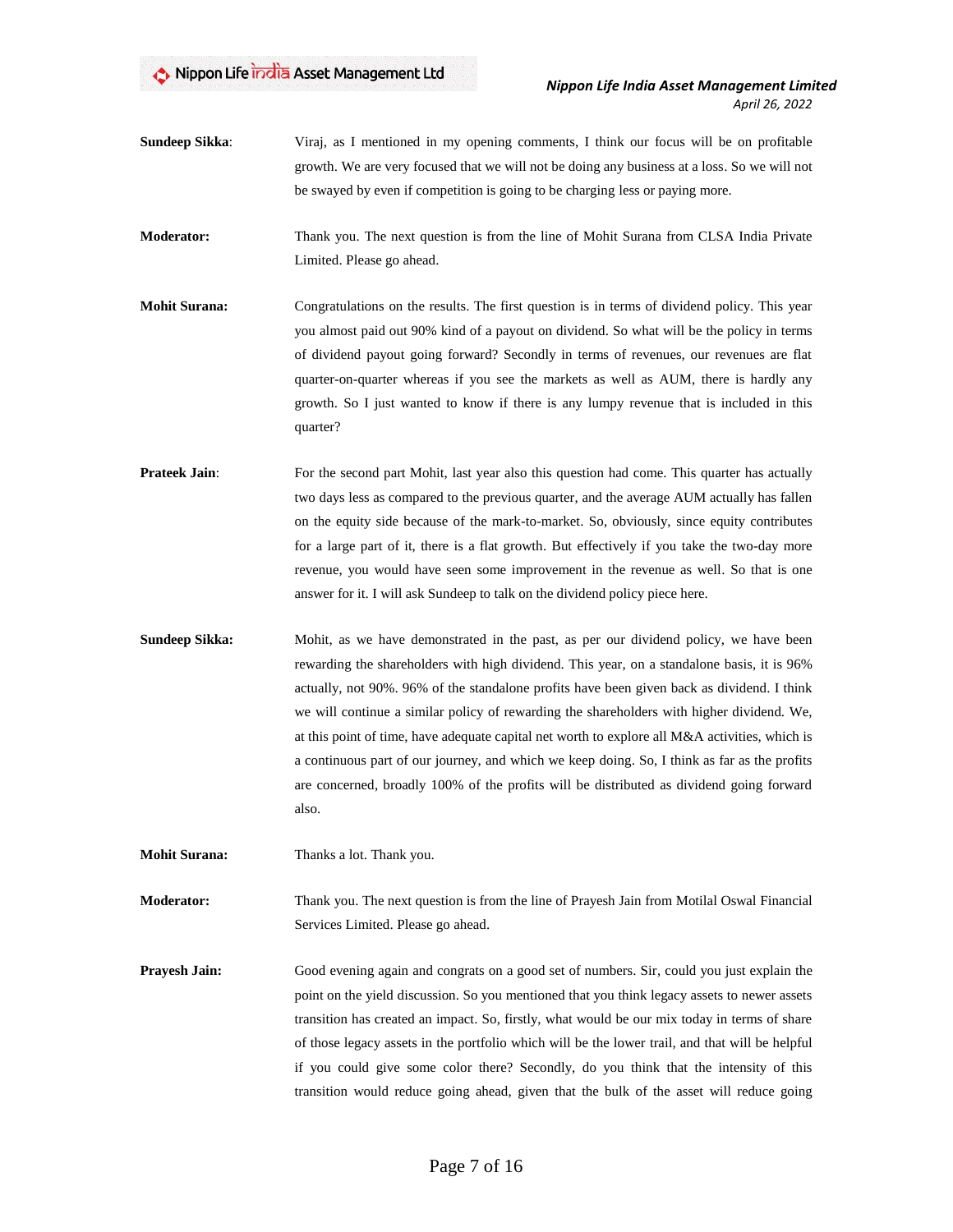ahead, especially for the direct equity scheme. So that is one part, and secondly on the other income bit. Basically, we have seen an increase inspite of the yields rising. Could you give some color on the other income front?

- **Prateek Jain:** In terms of ageing, we do not disclose the exact composition of the ageing. But if you see the last few years, we have seen significant amount of outflows. So all the assets, which will be remaining, are sticky assets. The recent assets, what we have got in the last two years, have been the new assets. In terms of the overall, I would say that still it would be in the range of closer to 50:50. But I do not see that the old assets to go out because most of them are now part of the SIP area, and hence those assets will continue. You are right that incrementally whatever assets we gain, will be on a lower yield. But again, as I mentioned, our focus remains on PAT to total revenue ratio. If we are clocking about 50%, we will try to manage around that. We will try to maintain a base of 50%. Whatever decline in yield would be there, the operating leverage will take care of it. So that will be the whole thought process and that is how we will be driving our pricing strategy as well, to ensure that we have a sustainable growth.
- **Sundeep Sikka:** 70% of the individual assets are more than 12 months. So obviously, most of the assets are already one year old now.
- **Prayesh Jain:** Got that and another question on the other income? Essentially, sequentially, the other income increased in spite of the fact that the yields had hardened. So what was the reason for the increase in the other income?
- **Prateek Jain:** Predominantly, it could be the asset increase. Most of our assets now are in our own fixed income mutual funds. We have brought down our equity exposure and, in terms in the fixed income also, broadly most of our assets are in the one-to-three year category.
- **Prayesh Jain:** But still I did not understand the reason for the increase in the other income sequentially considering that the yields had hardened so much during the quarter?

**Prateek Jain:** Correspondingly, it is about Rs. 34 crore versus Rs. 31 crore. So I don't think there is any significant difference. Predominantly, it is the impact of mark-to-market and that too was on the last day. This mark-to-market is on the last date, so we have to see it as of December 31 versus March 31.

- **Prayesh Jain:** Just slipping in one more question on the debt side. You have seen a lot of outflows for the industry this year, how do you see the debt flows going ahead for the industry as well as Nippon?
- **Sundeep Sikka:** I will request Aashwin Dugal to take this question.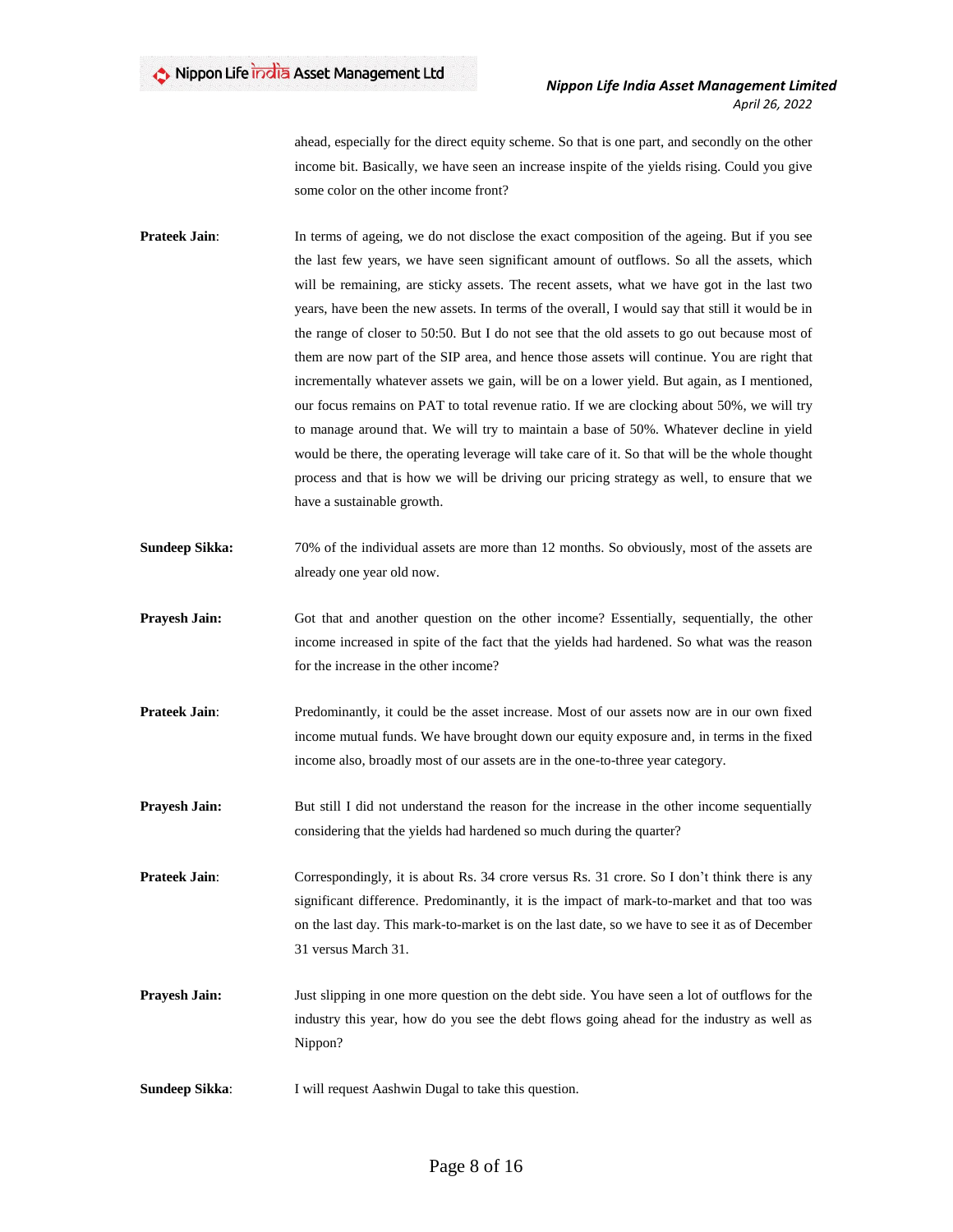- **Aashwin Dugal**: I think this year what we envisage overall is that yields will continue to harden. The FED policy and central banks, all over the world. Hence, most of the flows should come into the shorter end of the curve. So consequently, we would see some outflows from long-end category and more consolidation in the liquid and ultra short-term category. So, at overall levels, we do not see overall numbers going down on debt, but the construct of the flows could change. Because corporates and some other entities will continue to raise money, hence you could see money coming in for more cash management purposes, and we could possibly see the long-term investments being postponed to end of this year or next financial year, depending on how the interest situation plays out.
- **Prayesh Jain:** Thanks. That is helpful.
- **Moderator**: Thank you very much. The next question is from the line of Viraj from Securities Investment Management. Please go ahead.
- **Viraj:** The question I had asked on the B30 strategy in terms of physical versus digital and the investments, I think got missed. So just wanted an update on that?
- **Sundeep Sikka:** I think, broadly at this point of time because we are present at 270 locations, there will not be a lot more expansion, new branch expansion. Even if we do, it would be very minor. So there will not be any major investment into that. But we will continue investing in the digital space. We have already gone vernacular in that. So that strategy of investing in digital will be continuous. But, at this point of time, we are in 270 physical branches. After 270 branches, we feel maybe few could be added, but it will not be any significant number.
- **Viraj:** What kind of investments we are making in the digital, just generally to get a perspective?
- **Sundeep Sikka**: We will not be able to give a specific number on the investments in digital. But the only investment that we are doing at this point of time has been the substantial investment in the digital space, because I think, we are investing in the ecosystem, creating a lot of our proprietary stuff. Also, we have hired for data scientists to work on few things. So a lot of things. It will be difficult to put an exact number, but it clearly remains a very important focus area for us.
- **Viraj:** What I was trying to get at is, is it a lot of investment capital-led?
- **Sundeep Sikka:** I do not think that from a capital point of view, at this point of view, it will not make a meaningful impact in the profitability in the years to come.
- **Viraj:** Just one last suggestion on some of the ESOP plans we have. They have an exercise price of somewhere around 370 – 390. The current price is 330 and some of the days it is actually even lower. I mean, why do not we just explore at buying shares from the market and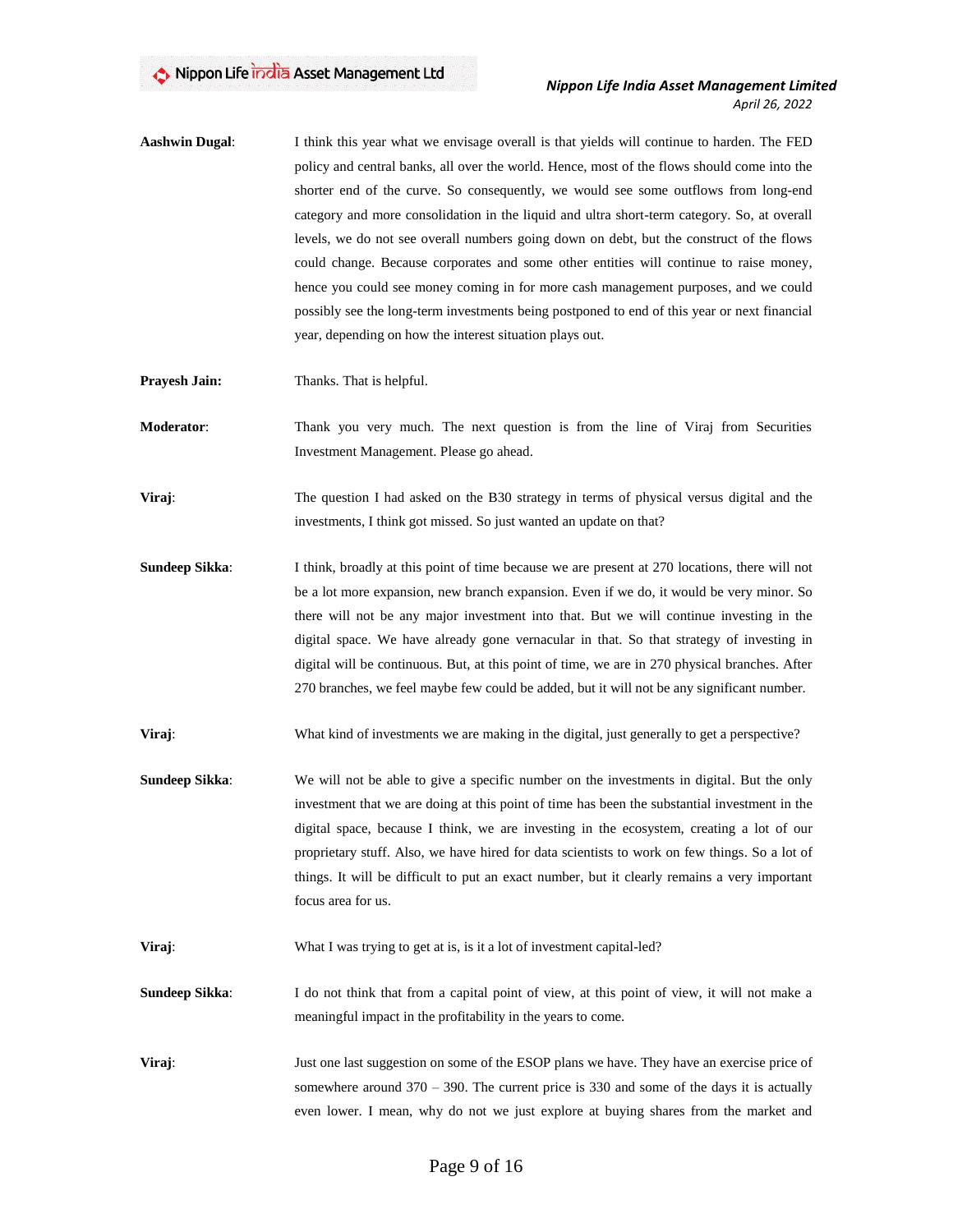meeting the ESOP obligation. Just a suggestion something we can think on that. Essentially, we are sitting on a sizable surplus cash. We can use some of that to buy from the market and probably with that meet the ESOP obligation which we would have. So this is the suggestion, something we can explore on that front?

- **Prateek Jain:** We have taken your suggestions. The board will appropriately take this matter up because this is more to do with the capital markets and shareholding. It is the prerogative of the board as well as the shareholders, so we will take your recommendations and we will put it across the board.
- **Viraj:** Sure, and for the ESOP, is the bulk of it now done? Should we expect that to kind of moderate going forward or how should one look at it?

**Prateek Jain:** Obviously, largely, most of those have been accounted. Obviously, there will be more new ESOPs grant, which will be vesting in the next four years, but this will not be as significant as what we have given originally.

**Viraj**: Thank you.

- **Moderator**: Thank you. The next question is from the line of Kunal Thanvi from Banyan Tree Advisors. Please go ahead.
- **Kunal Thanvi**: Thank you and congratulations on good set of numbers. I had broadly two questions. One was on our SIP market share. While you did mention that we have started seeing inflows but still our market share continues to trend down. Any thoughts on that, and secondly while you did talk about the fact that the falling yield in equity would be taken care by the operating leverage that we see in the business. Whereas if you look at an overall basis, the recent launches and the upcoming launches would be on the passive side of the business, right? So, if one were to look at the overall yields from a three to five year perspective, how does one look at it because, of course, the passive would have a lower realization, revenue realization. So how the overall realizations would look in the next three to five years on a structural basis, because at one side, we will see equity is coming down, and the second side, we will see the share of passives going up, which again are lower yielding. These are two questions that I had.
- **Sundeep Sikka:** I will request Saugata Chatterjee to take the first question and after that, Prateek will come back for the second question please.
- **Saugata Chatterjee**: With regard to SIPs, if you see the trend line this year, quarter-on-quarter, our SIP market share, both from the SIP addition point of view, which is the actual SIP numbers coming in and, the SIP input value, have seen an increasing trend. As we speak, we are also tracking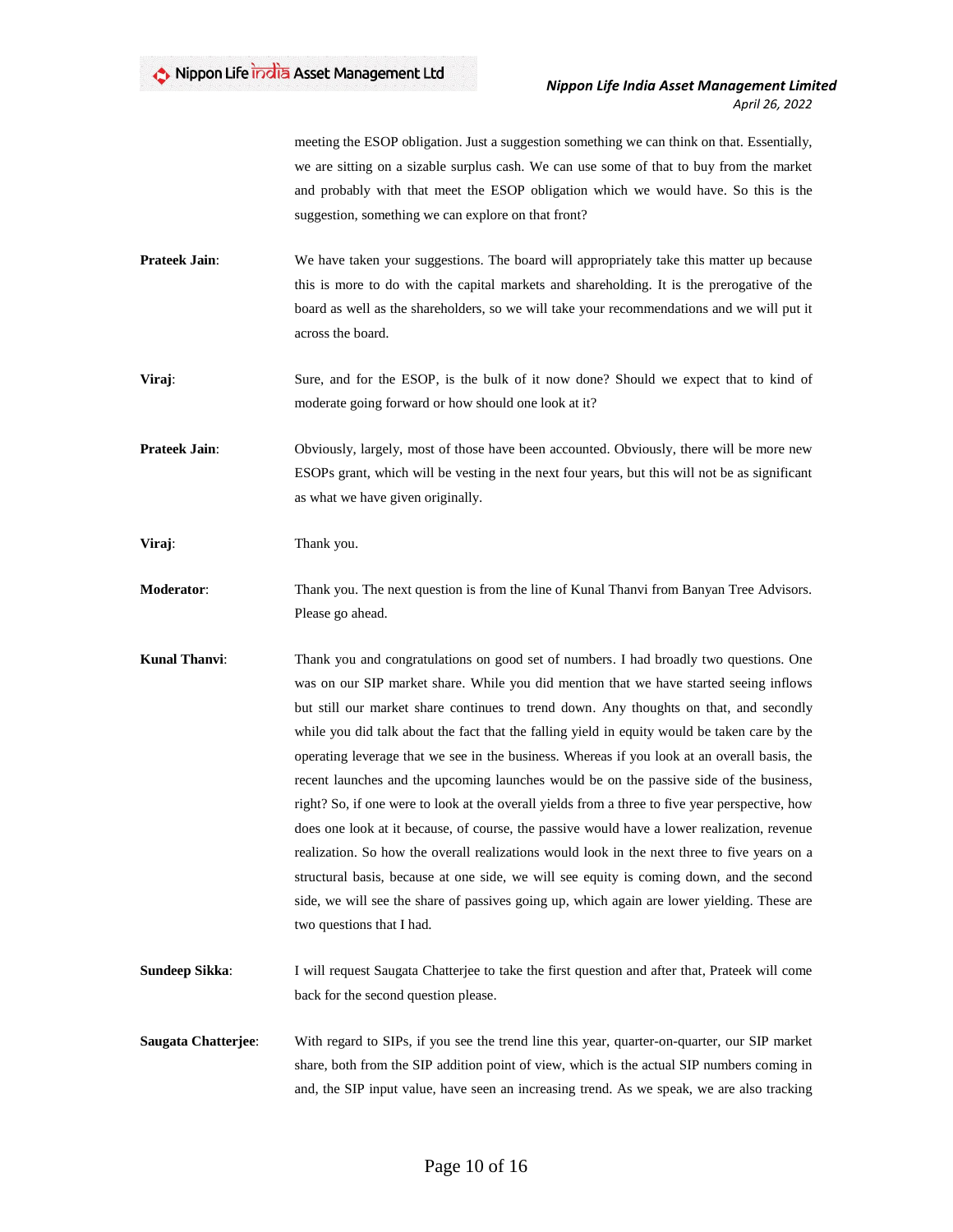the market share we are getting in that space. Going forward, the way our trend line has been reflecting in the last two to three quarters, it clearly shows that the market share growth on the SIP side also will start happening because they are correlated. The equity gross sales, net sales growth and the SIPs market share, they are all correlated and, like Sundeep mentioned earlier, the trend line clearly shows that, going forward, with increasing SIP flows coming into our funds, the retention improving, the net SIP market share also will start growing. So, the trend line is clearly positive and hence we are optimistic about the flows going forward. Did that answer your question?

#### **Kunal Thanvi:** I got it.

### **Prateek Jain:** From a business model perspective, obviously due to the composition of ETFs or passives, the overall yields will be under pressure, but we do not see in that way. What we do is we segment active versus passive differently, and in active also, equity, fixed income and other areas separately. So, obviously, what we need to do is we need to keep working on each of these segments and ensure that our yields remain steady. We continue to grow on an absolute basis and if you see, in the last two - three years also, we have seen a compression of two to three basis points in the yields. But I think, broadly that is getting offset because of the growth, so that will continue. From the passive perspective, what one has to see is that this is a new set of AUM which is coming in and, the recent growth is a classic example that assets have started growing much faster. I think the asset growth will take care of the absolute profitability. So going forward, you will continue to see asset growth is faster than the revenue growth, that is likely to happen.

- **Kunal Thanvi:** Thanks. One last question if I can try and squeeze is on the overall competitive situation in the market. Since we have seen some softness in the NFO on the active side and, of course two problems. One, the newer assets were coming at a lower yield, but again there was a lot of distribution commissions that were being paid out across the industry because of the NFO season. With that softening, are we seeing any normalization in the distributor commissions?
- **Sundeep Sikka:** Kunal, as I mentioned earlier in the opening comments, every company will have a different strategy. I think our focus remains on profitable growth and we will not be acquiring business, which is not profitable for us.
- **Kunal Thanvi:** Got it. All the very best and thanks a lot.
- **Moderator:** Thank you. The next question is from the line of Jignesh Shial from InCred Capital. Please go ahead.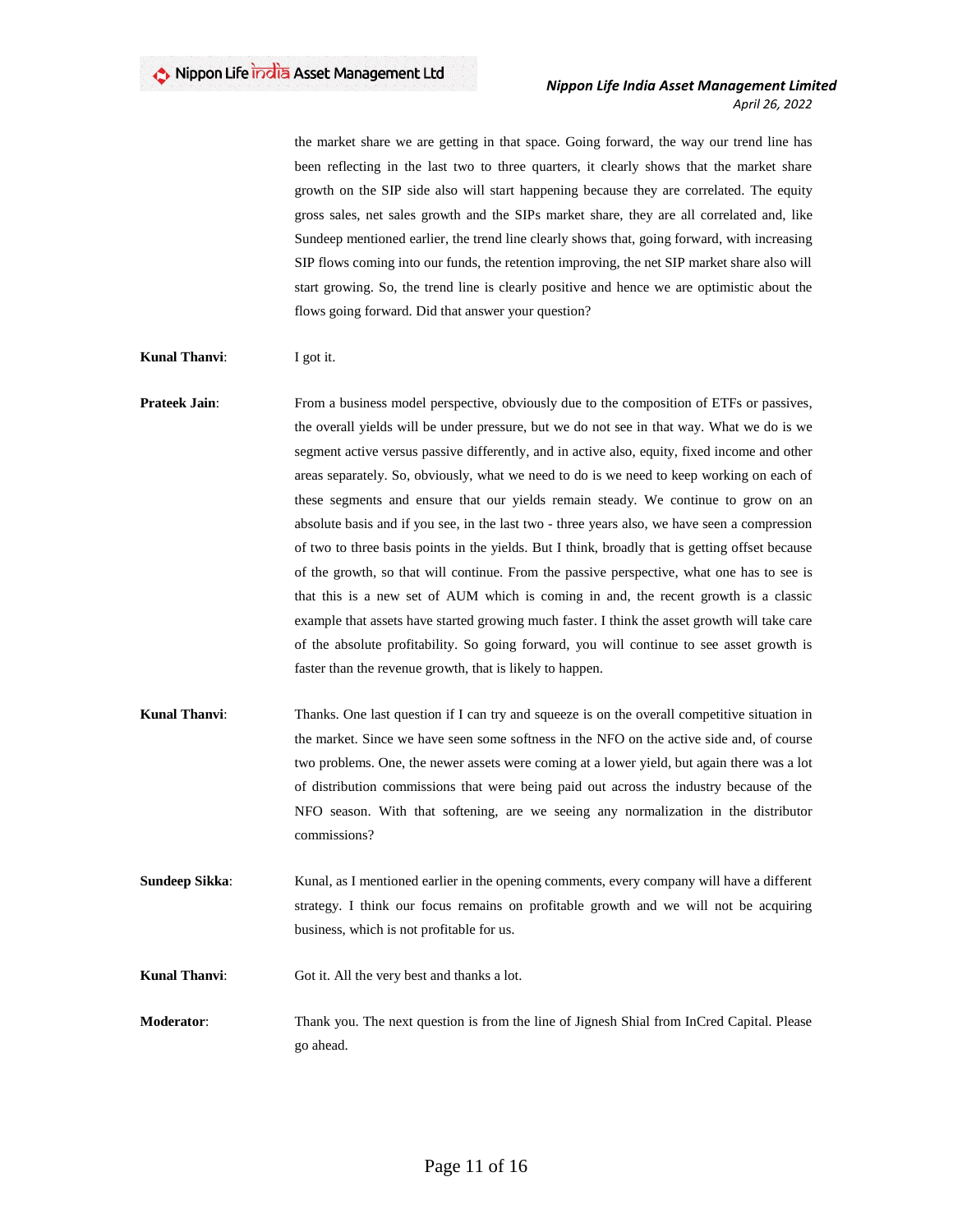- **Jignesh Shial**: Thanks a lot. Just wanted to reconfirm. Did you say that in case the yield softens further from hereon, you will be able to manage expenses and accordingly revenue to profit should be somewhere around 50%? Is my understanding correct?
- **Prateek Jain:** In terms of the operating revenue, net operating revenue to the revenue is about 58%. So that is what I have mentioned and, if assets keep growing and there is no incremental cost, whatever we are earning on an incremental asset and, there is no incremental cost, operating revenue goes up by that much. So we have that much flexibility at this point of time, given that opex growth will be more or less in line with the inflation and thereabouts, while asset growth would continue to be in excess of 20% to 25%. So even if you see the last decade, the industry has grown in excess of 20% CAGR despite the volatility in terms of COVID or the geopolitical situation. Except for the one quarter, there was no decline in the industry AUM, which speaks volumes. Also, the SIP input value, which declined a bit in the first half, has come back from an 8,600 crore of total SIP book to about 12,300 crore odd. Both these things show that the industry is on a secular trend and, given the fact that we are so underpenetrated at just about 18% of GDP, we have a long way to go. If the asset growth remains at this pace and our cost increment remains more or less constant, then we will be able to manage these ratios.
- **Jignesh Shial**: Understood, so basically operating leverage is going to play out a good business?

**Prateek Jain**: Absolutely.

- **Jignesh Shial**: Understood. Second, also from the debt and liquid concept. Is my understanding correct that liquid flow will still be slow at least in the near term, till the time we do not see a clarity or this interest rate rising regime gets settled out? We will see a momentum in liquid more compared to debt, is that understanding correct?
- **Aashwin Dugal:** To some extent, you are right. So we are still in the first quarter, first month of the first quarter. But, at the same time, I would like to mention that a large part of the action that is anticipated by the central bank has already been built in into the yields, both in India and overseas. So, going forward, whatever action happens, you would see a knee-jerk reaction, but from hereon at least, it would be shorter for the next one quarter. In one or two quarters, you will see some inflows in the liquid plus ultra short-term funds, but thereafter, as things start playing out, the trends might change. It will be beyond the first two quarters.
- **Jignesh Shial**: Absolutely. I just want one number. Can I get the gold ETF number, if possible? Gold ETF AUM, last time, was somewhere around Rs. 6,500 crore.
- **Sundeep Sikka:** Some 7,000 crore. The exact number will be a little sub of 7,000.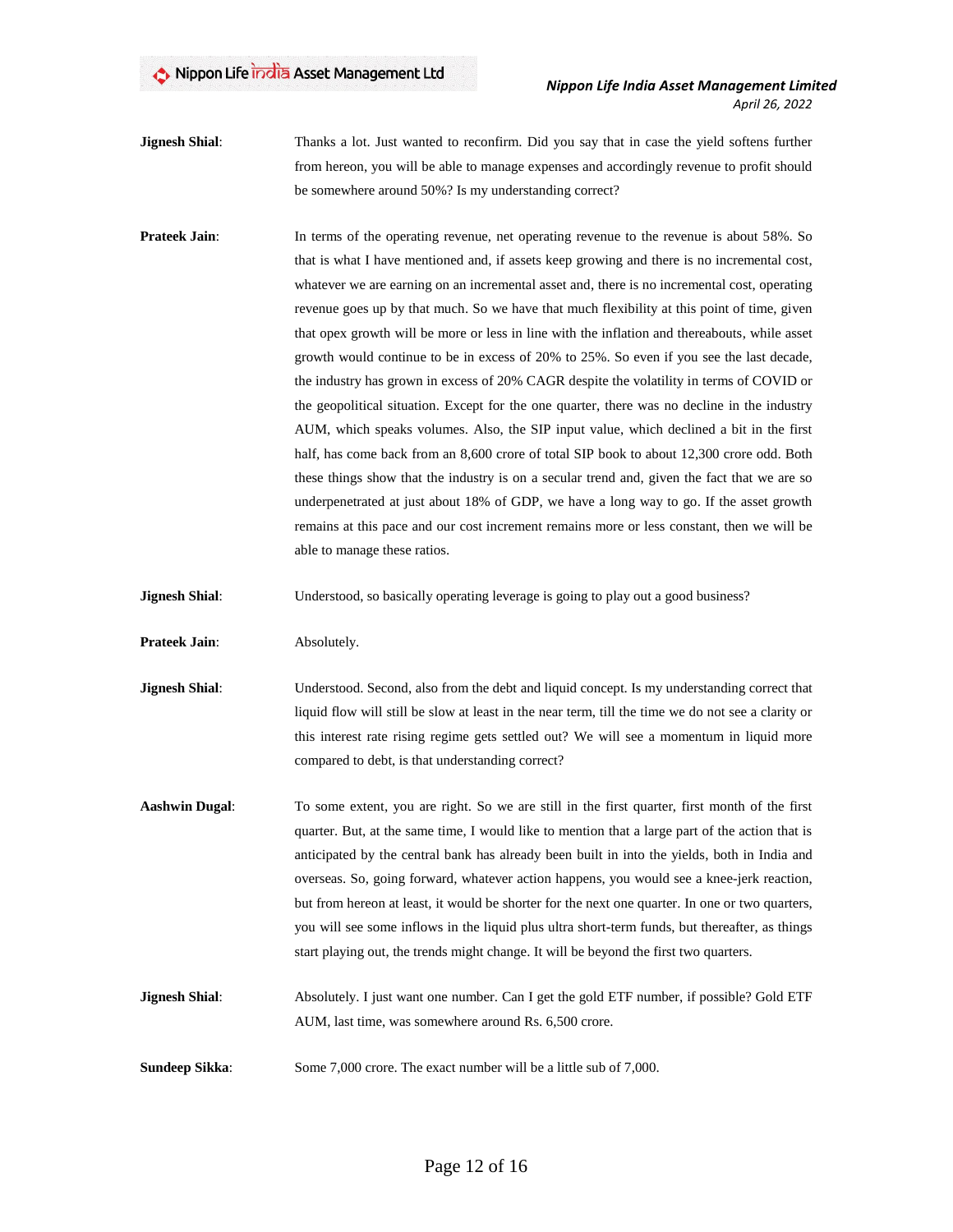**Jignesh Shial**: This is more like a strategy kind of a question that I had. One, I am glad to see that a couple of our schemes are really coming up pretty well and that is somewhere we are also building in that active equity share should see a rise. Apart from this anything specific you want to mention, specifically on the marketing or on the sales side. How we are tackling it up as far as equity AUM share is concerned i.e. if you want to highlight something more on it and number two, how do you see consolidation happening in the AMC industry in general. I mean we are definitely getting into a segment where our people despite having a lot of uncertainty due to COVID, people kept on investing in mutual fund. So how do you see next three years kind of view? Do you see more consolidation happen, large players dominating more, or branded guys are able to dominate more? Just couple of lines from your side would be really helpful.

**Sundeep Sikka:** You have asked too many questions. I do not know how I will be able to answer in this call. What I will try to do in the next two or three minutes is to give you some granularity. From our perspective, broadly, we have always mentioned that this industry is a very simple industry. The key to success is execution and, we are going to continue executing. Most important part of the strategy is what to do and also what not to do. So one thing we have decided is that, for us, retail remains a very, very important part because it is not very easy to execute, and we have been able to get that secret sauce right. The fact is that during the year 70 lakhs investors were added. If you look at the data, what has been added is more than the investor base of many mutual funds in India, which have been there for more than two decades. We also clearly believe that once an investor comes, he will only keep topping it up. As in India the per capita income goes up, other avenues to invest the money into capital markets, through mutual funds, will keep increasing. To your other point about what has happened in the last 2-3 years during COVID, we saw a lot of investors come into capital markets and also to the mutual fund industry. We believe both complement each other. If anybody comes into the capital markets in one form or the other, this money eventually will also come into mutual funds. Work from home is over and everyone has to go back to the day job. The trading will go away, and people will have to invest for long term. We clearly see that once you have been exposed to capital markets, you will come into mutual funds and, finally when we look at our own data, we have seen there is a convergence, they have crosspollination. We see ETF investors also move into active and active move into ETF. So, from our perspective, we are very strong on both the sides. I am very excited about the next three years. As far as the strategy you asked, the strategy remains exactly the same and execution is going to be the key. To your final question of consolidation, India can have many more asset management companies at this point of time. Also, the percentage of unique investors is less than 3% - 4% of the population. But the winners are going to be the ones who can execute and, execution in the smaller cities and towns will hold the key.

**Jignesh Shial**: Absolutely, really thankful. That is really helpful. Thank you and all the best.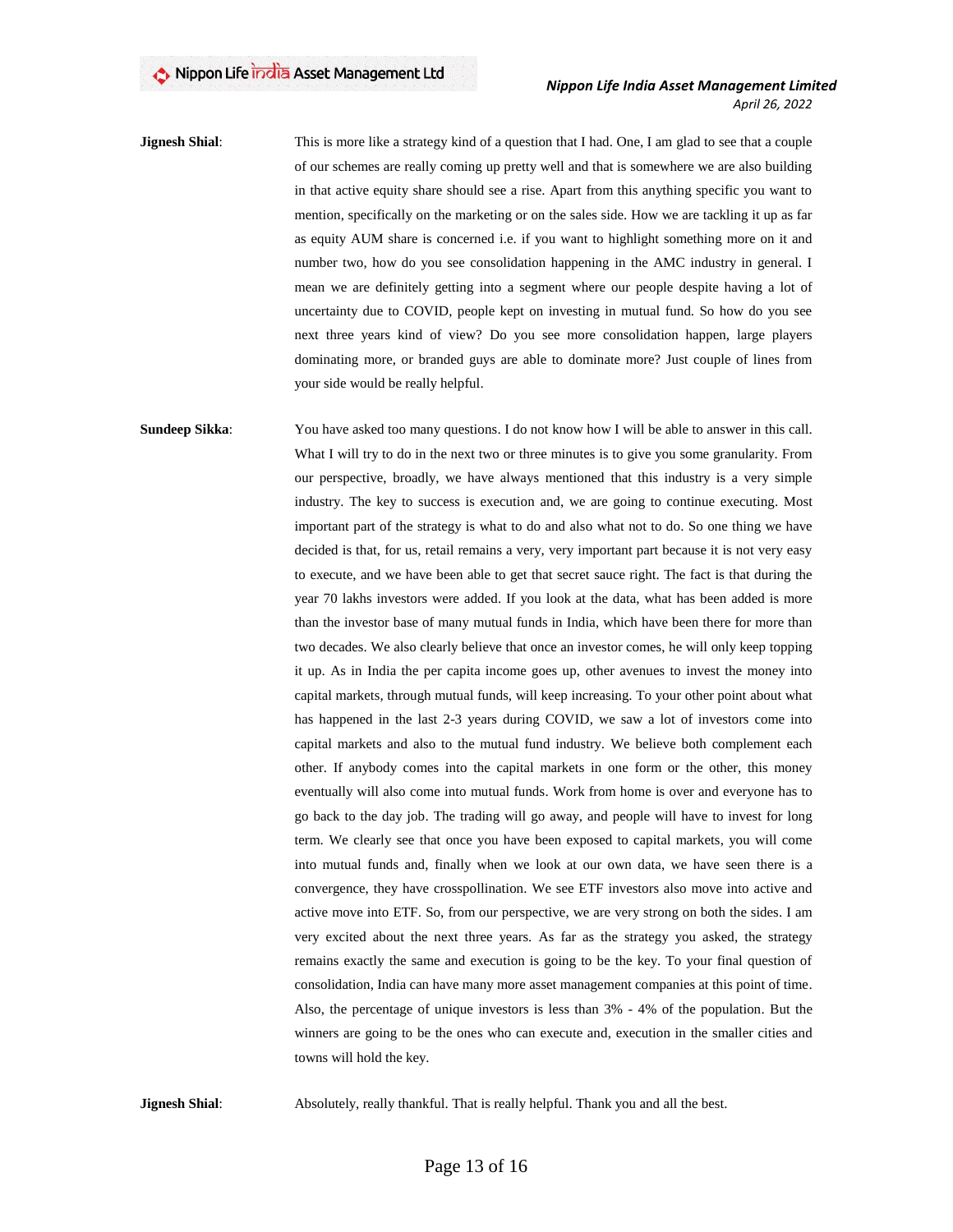**Moderator:** Thank you. The next question is from the line of Ronak Chheda from Awriga Capital. Please go ahead.

- **Ronak Chheda**: Just one question Sir, if I heard you correctly, did you say that the transition of the AUM to full trail has been 50%? is that what I picked up when you were answering to an earlier participant?
- **Prateek Jain:** It is not transition because our overall assets have grown. So, as of March, we were close to 62,000 crore. Today, we are about Rs. 1,15,000 crore odd. There has been substantial market increase as well. So, if I capture that number and there has been addition to the AUM and, of course, there has been outflow happening. So, predominantly at this point of time, the old assets would be about 50% odd of the total equity assets.
- **Ronak Chheda:** Got it, so just to get a sense qualitatively as well. So, of the total AUM, what percentage or what share would be based on trail fee and what would be that number. Not a specific one, just a ballpark?
- **Prateek Jain**: Today, 100% of the assets are on full trail because upfront trail is not allowed at all. So 100% of the assets are on the trail model now.
- **Ronak Chheda**: Stock AUM as well?
- **Prateek Jain**: Yes.
- **Sundeep Sikka:** But those trails are what they have been at that point of time. So, the trail has not been increased, the past trail remains the one what we have committed at that point of time.
- **Ronak Chheda:** I am asking more from the new trail fee?
- **Sundeep Sikka:** After 2018, there is only trail. The assets which were acquired prior to 2018, will continue to get the trail, whatever was committed in those years. So, let us say, there was commitment of zero trail, then those are on zero trail now.
- **Ronak Chheda**: My question is of the AUM as on March 31, what would be the percentage of AUM was on trail model?
- **Sundeep Sikka**: We do not disclose that data.
- **Ronak Chheda**: Anything qualitatively also would be helpful. I understand that cannot be 100%, but anything qualitatively, more than 50%, less than 50%?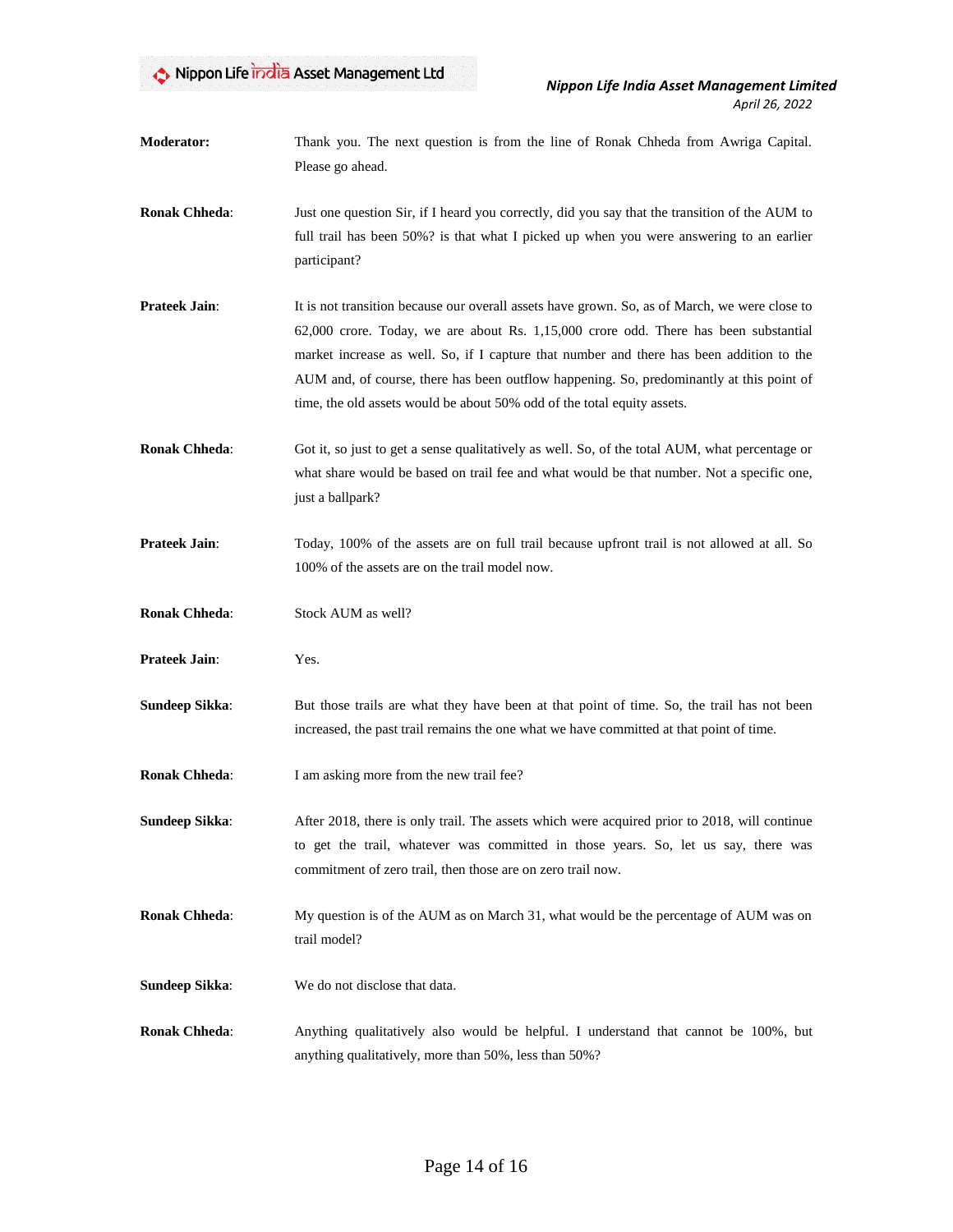| <b>Prateek Jain:</b>  | No. We do not comment on that data. But we have taken your suggestion. We will evaluate,<br>going forward if any additional disclosures required to this fact.                                                                                                                                                                                                                                                                                                                                                                                                          |
|-----------------------|-------------------------------------------------------------------------------------------------------------------------------------------------------------------------------------------------------------------------------------------------------------------------------------------------------------------------------------------------------------------------------------------------------------------------------------------------------------------------------------------------------------------------------------------------------------------------|
| <b>Ronak Chheda:</b>  | Okay. Thank you so much.                                                                                                                                                                                                                                                                                                                                                                                                                                                                                                                                                |
| Moderator:            | Thank you. The next question is from the line of Siji Philip from Mirae Asset. Please go<br>ahead.                                                                                                                                                                                                                                                                                                                                                                                                                                                                      |
| Siji Philip:          | Good evening Sir. Congrats on a good set of numbers. Most of my questions have been<br>answered. Just one question, the company's passive fund strategy has been playing out quite<br>well, so any proportional limit in mind for the passive fund as a percentage of the AUM?                                                                                                                                                                                                                                                                                          |
| <b>Sundeep Sikka:</b> | From our perspective we see it in isolation. I think these are different business lines and the<br>investors will decide. We do not have this thing that what percentage can be passive and<br>active. We clearly believe both active and passive are taking care of different needs of<br>investors and have opportunity to grow multiple times from here.                                                                                                                                                                                                             |
| Siji Philip:          | Okay. Thank you, sir.                                                                                                                                                                                                                                                                                                                                                                                                                                                                                                                                                   |
| <b>Moderator:</b>     | Thank you. The next question is from the line of Prayesh Jain from Motilal Oswal. Please<br>go ahead.                                                                                                                                                                                                                                                                                                                                                                                                                                                                   |
| Prayesh Jain:         | Thanks for the opportunity again. Just a couple of questions on the cost front. So, if I look<br>at your other expenses, that is like at the lowest level for past many quarters. So are there<br>any one-offs or this kind of run rate can sustain? Secondly, on the fees and commission<br>expenses, those are at a significantly higher level, I mean, is there any one-offs there?                                                                                                                                                                                  |
| <b>Prateek Jain:</b>  | This is just from PMS and AIF side. When we pay some expenses related to the acquisition<br>of assets, those get accounted in here, whereas for all the mutual fund expenses, it is<br>completely on trail model. So no expenses are accounted in this line item.                                                                                                                                                                                                                                                                                                       |
| Prayesh Jain:         | Number two, on other expenses if I look, we have been continuously seeing us sustaining a<br>decline in this number and there are Rs. 30 crore. Is the run rate for this quarter, do you<br>think, sustainable?                                                                                                                                                                                                                                                                                                                                                         |
| Prateek Jain:         | No. I have been mentioning it for the last two or three quarters now that going forward, we<br>will try to reduce our expenses as much as possible, but the headroom available now is<br>very, very limited. Also, given the inflation, expenses from here are likely to increase. But<br>what we will do is we will keep looking at opportunities in terms of automation, in terms of<br>outsourcing, wherever possible. We will try to bring our cost of operations down, but any<br>kind of further significant decrease from here, is not envisaged at this moment. |